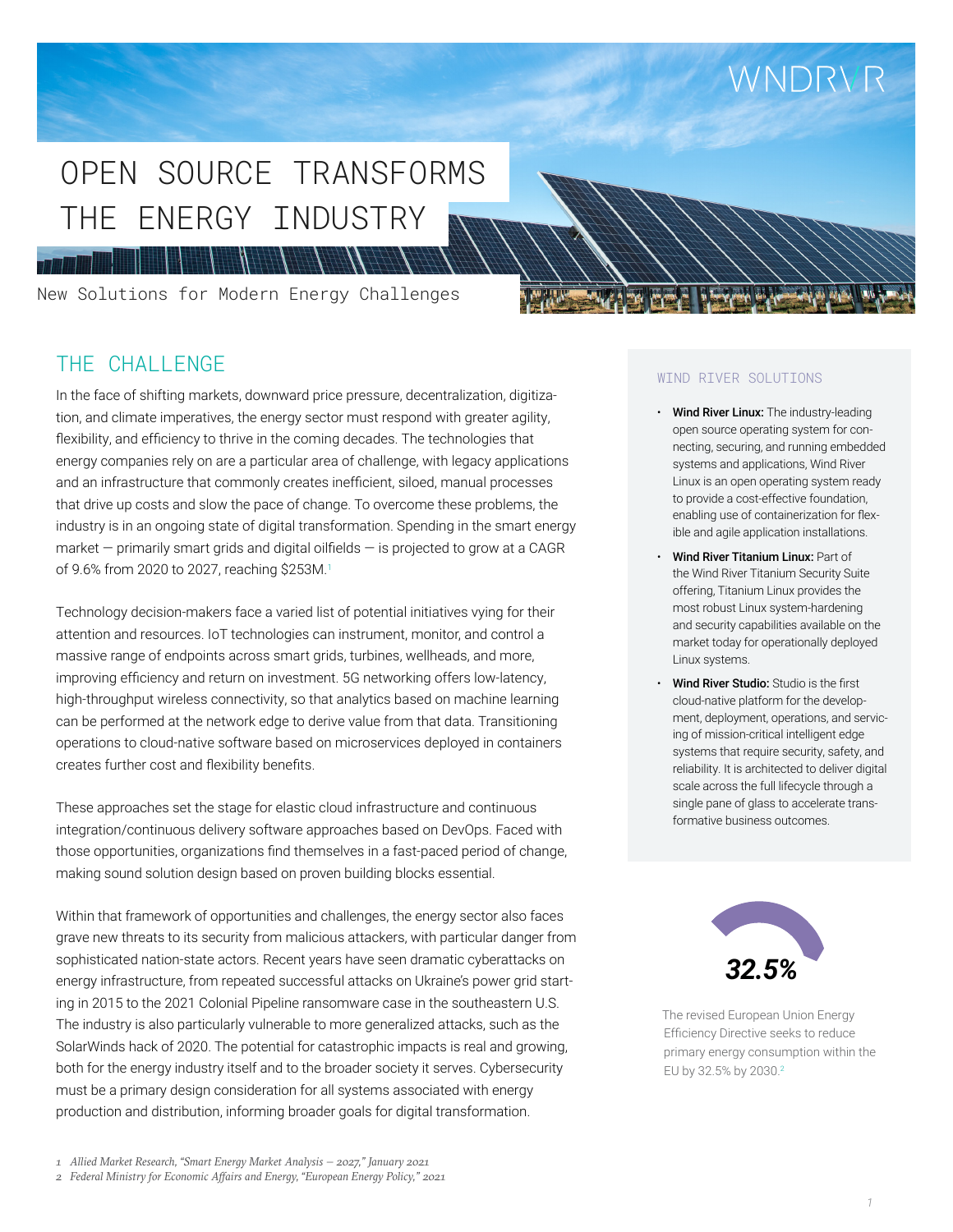"It's up to both government and industry to prevent possible harms — that's why we're working together to take these decisive measures so Americans can rely on a resilient, secure, and clean energy system."

— Jennifer Granholm, U.S. Secretary of Energy3

The future of the energy industry depends on the development of mission-critical intelligent systems that can cost-effectively and flexibly meet the growing needs of the energy sector. Innovating on a proven foundation of systems technologies is essential to realizing future potential with the needed levels of real-time performance, security, safety, and reliability.

# THE APPROACH

The industry is increasingly defined by the adoption of a more distributed and varied array of energy sources, including wind, solar, and hydroelectric. Newer assets, such as turbines, tend to incorporate sensors, actuators, and other data elements into their core designs; older systems, such as refinery equipment, can have such capabilities added. These trends are ushering in unprecedented data connectivity and enabling novel capabilities, like dynamic pricing based on supply and demand and automated management of resources. For example, increasing connectivity and intelligence in the grid can facilitate generating electricity from low-cost sources and transporting it to high-demand areas, driving up efficiency and profitability.

The interoperability required by this vision is enabled in large part by open standards and open source software. In an era when so much new infrastructure is being built, providers are wisely avoiding siloed, proprietary tools and architectures. This approach also helps ensure that the evolution of shared capabilities can proceed faster than any company would be able to manage on its own. Contributions from across the industry and beyond including general-interest projects such as Linux — make open source the preferred foundation for transformation.

The Linux Foundation sponsors the LF Energy project, which fosters software collaboration and innovation for the energy industry. With members across commercial, academic, and nonprofit organizations, LF Energy enables the digitalization of the world's power infrastructure using flexible, secure open source software. Its efforts include technology frameworks and reference implementations that reduce the effort needed by individual companies to transform. At the same time, the project enables integration and optimizes interoperation among systems globally, enhancing

solution quality. As part of its charter, the LF Energy project champions the following set of architectural principles:

- Interoperability by default: Encouraging solution design and engineering with a focus on ease of integration helps the technology as a whole advance rapidly.
- Resilience by design: To better accommodate the unpredictability of supply from renewable sources, solutions focus on realtime situational awareness to support continuous availability.
- Simplicity by design: By maintaining simple, easily adaptable solution architectures, designs can more easily be put in place in different environments and evolve to meet future needs.
- Security and safety by design: Integrating security and safety into architectures from the earliest design stages is vital to protecting critical infrastructure and data.

Software-defined energy systems are a major focus of transformation in the energy grid. The distribution of wind power provides a useful example of this approach in practice. The supply from a particular wind farm fluctuates in real time, and distribution must occur immediately, or the capacity is unused and revenue is lost. In such a dynamic system, supply and demand must be continually balanced, with constant adjustment of pricing and direction of energy to a utility or system operator chosen in real time. Done properly, renewable energy becomes an affordable way for operators to balance the grid, but it requires intelligent responsiveness to conditions. Likewise, commercial and industrial customers can be empowered to source energy according to changing requirements and information from sources such as weather forecasts.

Smarter, more flexible electric grids can cut energy losses during distribution. They are critical to enable renewables, which are more variable than conventional electricity generation.

### —Project Drawdown4

Wind River<sup>®</sup> is helping to bring about these changes in the energy landscape through the development of transformative technologies for digitization. As part of its continuing embrace of open source, Wind River has committed resources to the advancement of the LF Energy project. Core Wind River offerings that include Wind River Linux, Titanium Linux from the Wind River Titanium Security Suite, and Wind River Studio provide the foundations for use cases as diverse as grid modernization, automated monitoring and control of power substations and production sites, and infrastructure inspection and maintenance.

*[<sup>4</sup> Project Drawdown, "Grid Flexibility"](https://www.energy.gov/articles/biden-administration-takes-bold-action-protect-electricity-operations-increasing-cyber-0)*